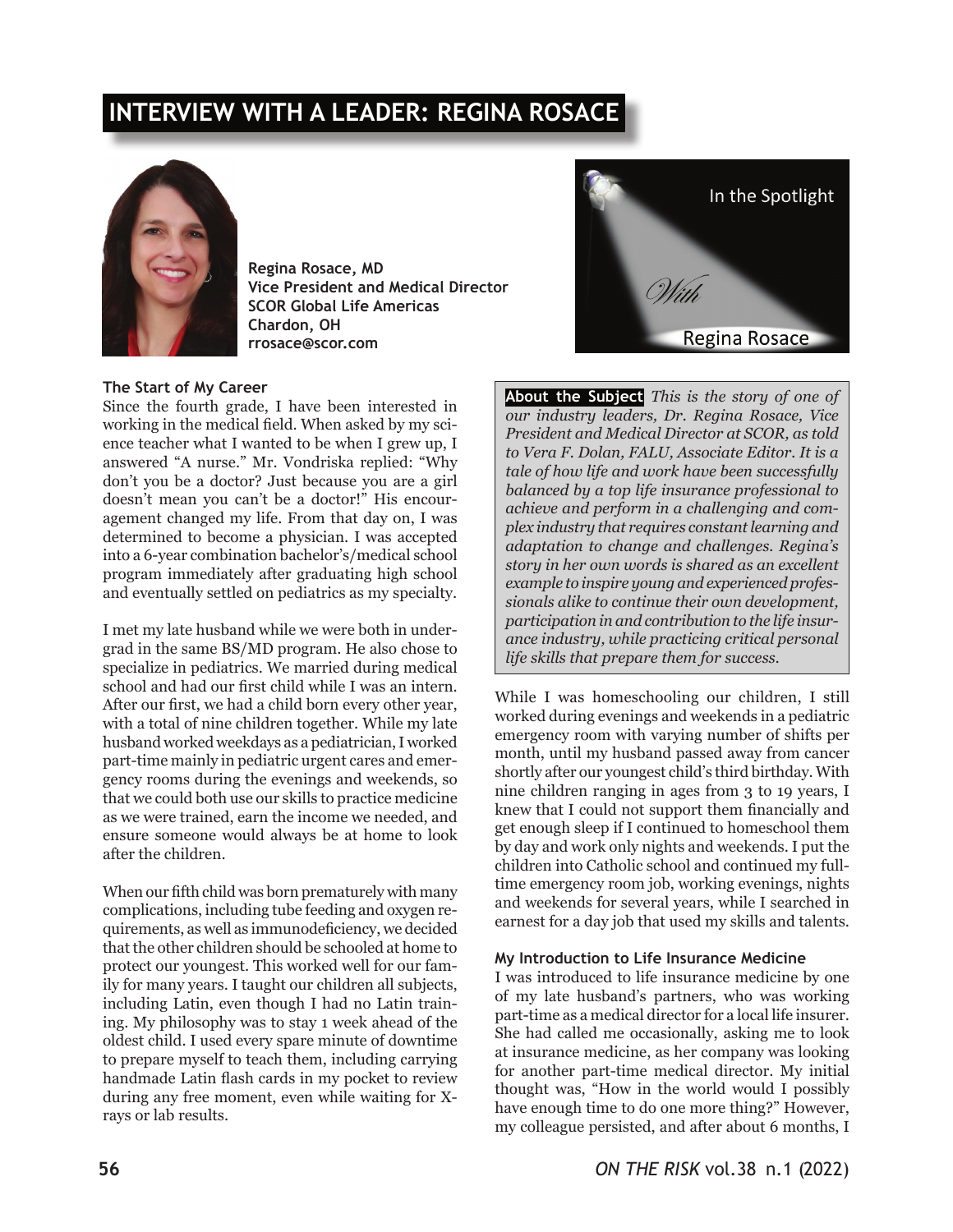agreed to meet with her and the company to see what it was all about. I ended up truly enjoying the work, although I was unable to quit my full-time clinical job without a full-time salary along with benefits to replace it.

I had been working as a part-time medical director in this way for a year while also doing full-time pediatric work in an emergency room when I attended my first American Academy of Insurance Medicine (AAIM) meeting. That meeting turned out to be a triennial meeting with the extended educational program and training courses, which I found to be a very exciting learning experience. I had been asked to attend that AAIM meeting as part of my training as a part-time medical director, but at the end of that meeting I was told that the chief medical director quit, and I was now going to be the new chief medical director for this small fraternal life insurer.

It took a few years balancing all of my roles, part-time life insurance medical director, full-time clinical provider, as well as mother of many, before I found the ideal job match for me: medical director for SCOR Global Life Americas. The biggest hurdle for me was that my specialty was pediatrics, which is not necessarily considered desirable to most life insurers. I believe this unique knowledge base helped me attain my current position with an international reinsurer, because they liked the variety that I brought to them with my pediatrics background.

To get up to speed as a medical director, I continued to attend AAIM meetings, joined committees, and did everything I could to become board-certified in life insurance medicine. I gave presentations whenever asked, as they are a great way to become competent in new material. Learning is a constant habit for me in all aspects of my life. It extends into my creative outlets as well, such as gardening and quilting.



# **Work-Life Balance**

Because my life has been full, I have learned to use my time in the most effective way possible so I can perform well and supervise, nurture and enjoy the people

I care about. I rise early, ensure my children are on their way to school, and begin work by 6:30 am so that I can usually log off my computer completely when the teens arrive home later that day. Surprisingly, as many parents have discovered, often teenagers require a parent's attention and listening ear (as well as their chauffeur skills) as much as younger children. I find that the quality of my work is best when there are fewer interruptions. That was especially noticed with the lockdowns during the pandemic, with two adults working from home and three students participating in online school!

I have been working remotely full time since 2016, even before the COVID pandemic. To do this successfully, I strive to be organized with my time. I make lists of things to do, and separate work from personal time when the kids are home from school. Right now, my youngest child is 15 years old and there are three still living at home. Out of seven boys and two girls, two are chemical engineers or studying to be, two are accountants, one is a computer specialist, one is in marketing and sales, one is a journalism student, and the youngest two are still in high school. Happily, I was remarried in 2013 to Mike McDonald, a wonderful and frankly very brave man, who knows nothing about insurance or medicine (his words, not mine). Admittedly, some days are overwhelming. At the end of those days, I can often be found walking my dog Cannoli, or in my sewing room creating and constructing quilts.

## **My Professional Development in Life Insurance Medicine**

Clearly, there is a difference between working in the health field as a physician and working in insurance as a medical director. Insurers are very interested in your people and organization skills as a medical director, as those are critical qualities for success above and beyond your clinical abilities as a physician.

When I attended my first AAIM meeting, I met Gretchen Bosacker, now a former medical director at Securian. She encouraged me to participate in industry activities to obtain the skills I needed to be an effective medical director. Whether a medical director or an underwriter, it is your professional association that is your primary resource for professional development, education and training. I took full advantage of the resources and support offered by AAIM. I credit this as a large part of my success. I believe that anyone who wants to grow professionally should take the time and effort to obtain the critical advantages and opportunities that such professional associations offer.